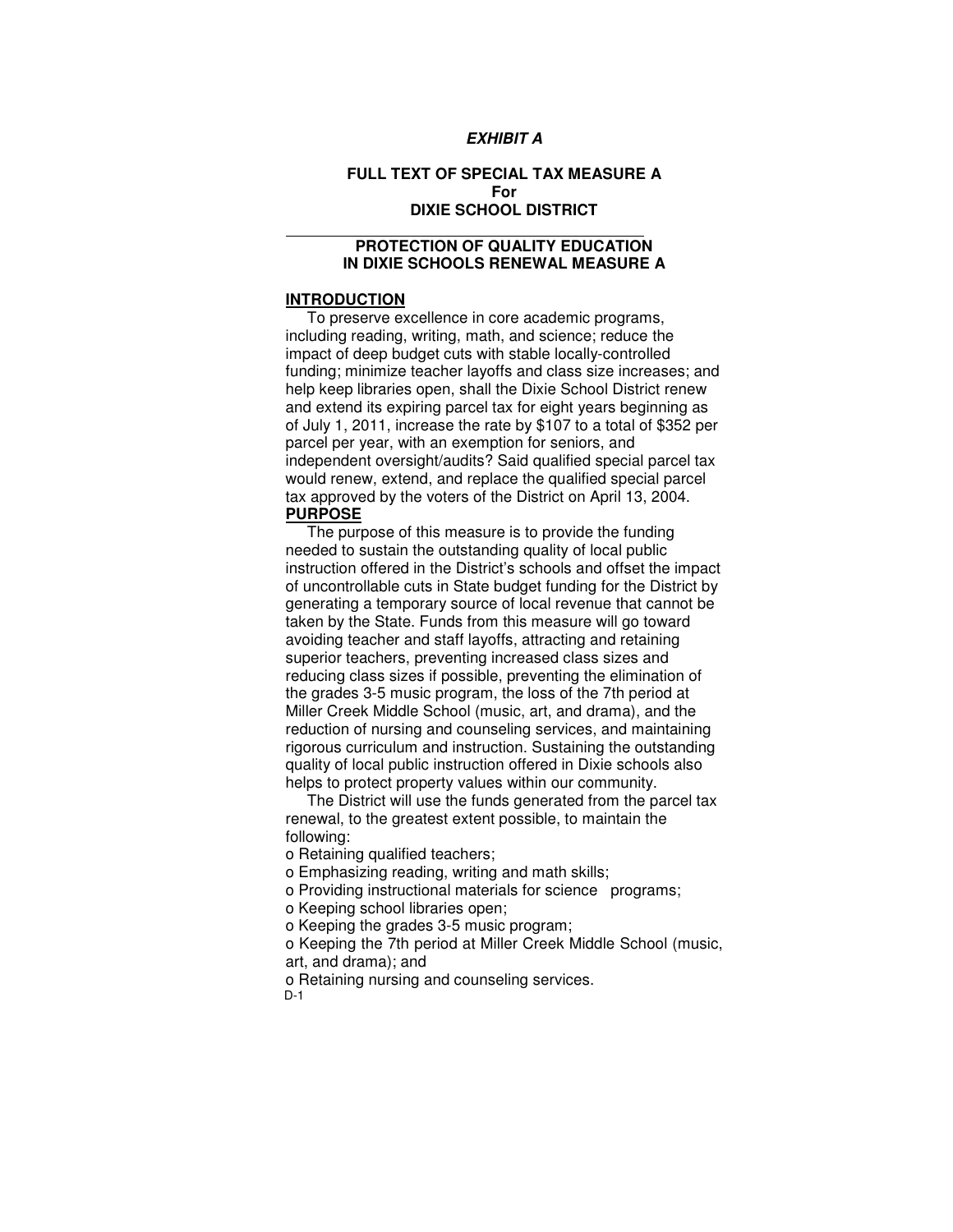### **TAX RATES**

 The special tax shall be increased by \$107 and be levied against each assessor's parcel within the District at the rate of \$352 per year for eight years, beginning July 1, 2011,

 For purposes of this measure, an "assessor's parcel" or "parcel" is defined as any unit of land in the District that now receives a separate property tax bill from the County of Marin. The taxes imposed by this measure will apply to all parcels within the District, except that to the extent required by law, property that is otherwise exempt from property taxes will also be exempt from the taxes imposed by this measure. **PROCEDURES**

 Subject to two-thirds approval of the voters voting on this measure, the qualified special tax shall become effective as of July 1, 2011 and be collected by the Marin County Tax Collector at the same time as and along with all other taxes and assessments on the County's property tax bills. The qualified special tax shall be subject to the same penalties as general ad valorem taxes collected by said tax collector. The tax and penalty shall bear interest at the same rate as the rate for unpaid ad valorem property taxes until paid. Any tax levied shall become a lien upon the properties against which taxes are assessed and collectible as herein provided.

 If approved by two-thirds of the voters casting ballots on this measure, the special taxes so authorized will entirely supersede and replace the special taxes authorized by the District's voters with the approval of Measure A in 2004. If this measure is not so approved, then the special taxes approved by Measure A in 2004 shall continue in effect, in accordance with their terms.

 With respect to matters specific to the levy of the special tax, including the Senior Citizen Exemption allowed below, the decisions of the District shall be final and binding. The procedures described herein, and any additional procedures established by the Board of Trustees, shall be the exclusive claims procedure for claimants seeking an exemption, refund, reduction, or re-computation of the special tax.

 The District's Board of Trustees may adopt such additional or supplemental procedures as it deems necessary or convenient for the administration of the special tax. **EXEMPTIONS**

 An exemption from the special tax shall be granted on any parcel, or a divided or undivided portion of such parcel, in which a beneficial interest is owned by one or more persons aged 65 years or older who occupies said parcel as the person's principal residence, upon application for exemption ("Senior Citizen Exemption"). Applications for such exemptions shall be made to the District on or before July 1, 2011, or before May 1 of any succeeding tax year. Any one approved application from a qualified applicant will provide an exemption D-2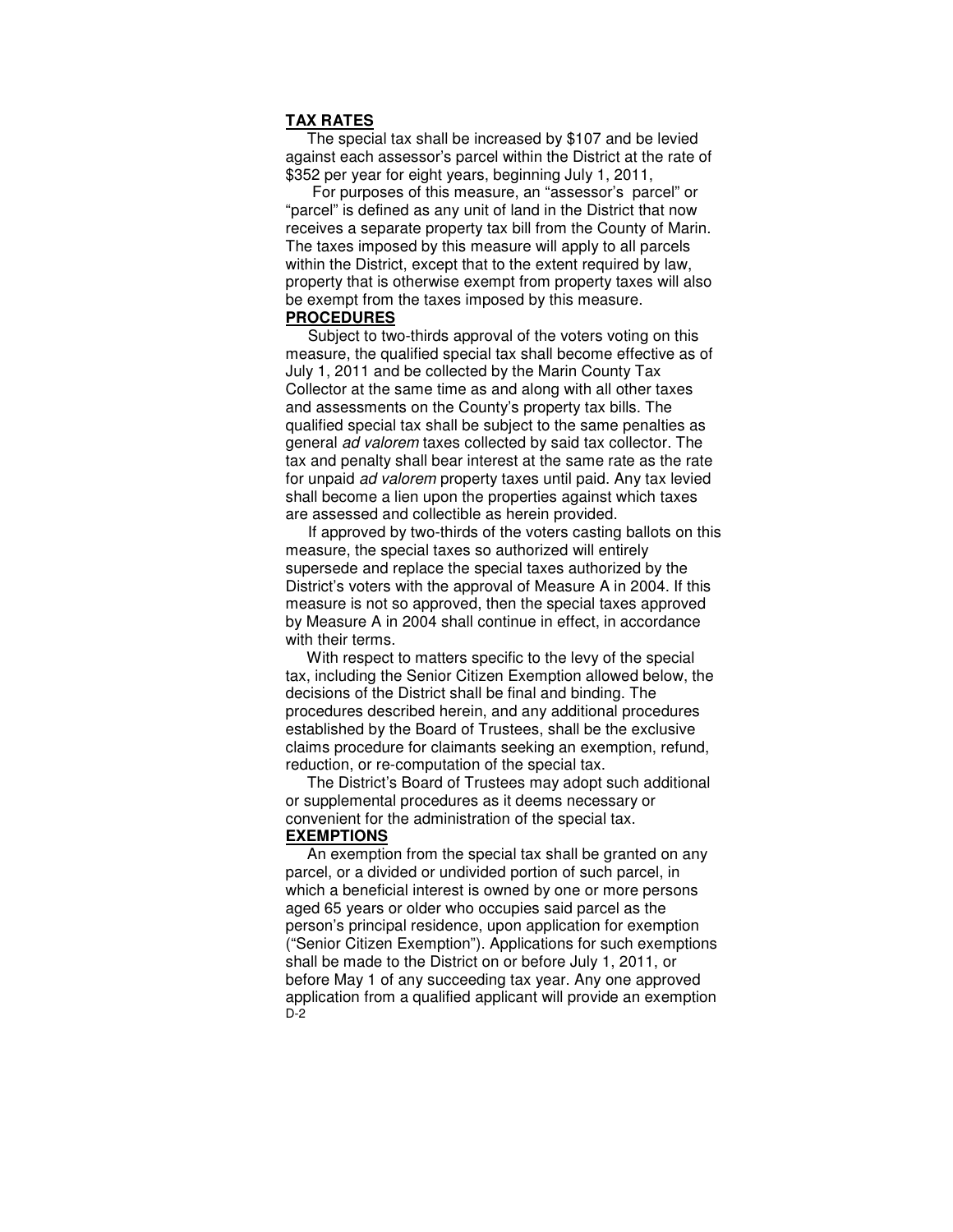for the parcel for the remaining term of the special tax so long as such applicant continues to qualify for the exemption.

 The District shall annually provide to the County Treasurer-Tax Collector or other appropriate County tax official a list of parcels that the District has approved for a Senior Citizen Exemption.

#### **ACCOUNTABILITY MEASURES**

 In accordance with the requirements of California Government Code sections 50075.1 and 50075.3, the following accountability measures, among others, shall apply to the special taxes levied in accordance with this Measure: (a) the specific purposes of the special tax shall be those purposes identified above; (b) the proceeds of the special tax shall be applied only to those specific purposes identified above; (c) a separate, special account shall be created into which the proceeds of the special taxes must be deposited; and (d) an annual written report shall be made to the Board of Trustees of the District showing (i) the amount of funds collected and expended from the proceeds of the special taxes and (ii) the status of any projects or programs required or authorized to be funded from the proceeds of the special taxes, as identified above.

 In addition, an oversight committee of citizens will be appointed or designated by the Board of Trustees to ensure that the special tax proceeds are spent for their authorized purposes, and to report annually to the Board of Trustees and the public regarding the expenditure of such funds.

### **PROTECTION OF FUNDING**

 Current law forbids any decrease in State or Federal funding to the District because of the District's adoption of a parcel tax. However, if any such funds are reduced because of the adoption of this parcel tax, then the amount of the special taxes will be reduced annually as necessary in order to restore such State or Federal funding.

### **COUNTY COUNSEL'S ANALYSIS OF MEASURE A**

If this measure is approved by a two-thirds vote, the Dixie Elementary School District will be authorized to replace its existing parcel tax with a parcel tax of Three Hundred Fifty Two Dollars (\$352.00) on each developed or undeveloped parcel of land within the District each year for eight (8) years, beginning on July 1, 2011. The tax measure adopted by the District provides that parcels owned and occupied by persons 65 years of age or older will be exempted from the tax. D-3